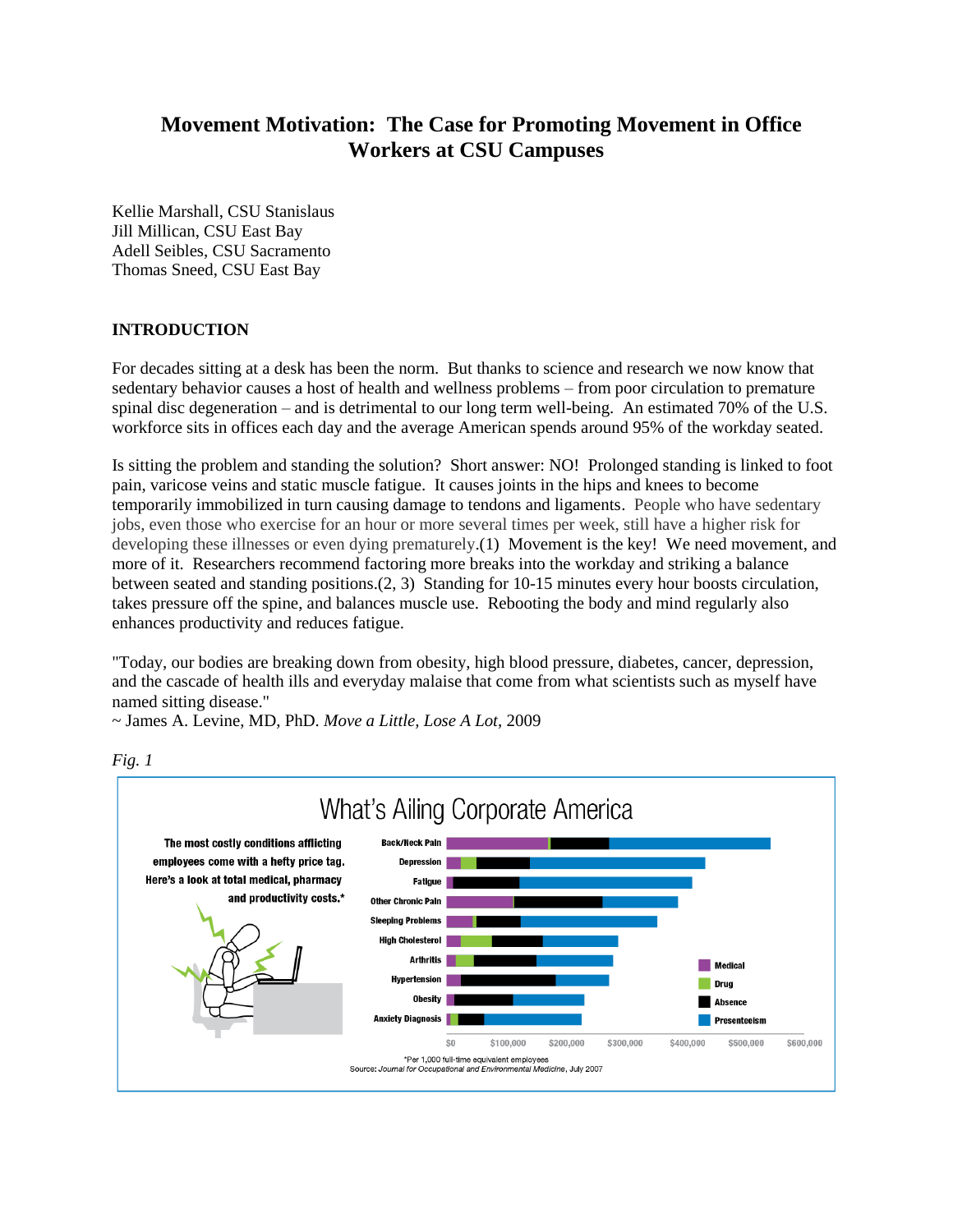This paper will detail the problems with sedentary work habits and its associated costs. It will also outline multiple solutions that can be incorporated to improve our employees' situations, thus lessening the risks, improving attitudes and productivity, and positively affecting the aforementioned costs.

### **PROBLEM**

We have grown to realize that office workers, bolstered by recent research, sit for too long throughout the day. Add to that long commute times, sitting at meals, and engaging in sedentary activities at home, it becomes easy to see how cultural and lifestyle choices can be a negative force on our health status. Research shows that the average American spends an estimated 80% of time sitting while on a computer, on a portable device, watching TV, eating and/or commuting to work, etc.

*Fig. 2*



As pointed out in the introduction the risk of chronic diseases increases greatly for those who have these sedentary lifestyle habits. By some estimates, over 50% of the US population will become obese or diabetic by 2020. The economic costs associated with sedentary habits both to workers and their employers can be staggering.

Many times, efforts to promote more movement throughout the day and decrease sedentary habits have largely been lacking or ineffective. A survey was taken in 2013 of the various California State University Campuses about whether there was a program in place to teach stretching for employees. The majority of campuses had no formalized stretching, exercise, or movement program in place for employees.

This has likely changed to some extent since then, but we could all probably strive to do more. Even when classes or software is made available, participation and retention rates tend to be marginal at best.(4, 5) When it comes to software solutions, some find that they are too busy when prompted or it pops up at an inconvenient time and they bypass the session. For classes, convenience, flexible time to participate during the work day, and waning interest can all impact participation and retention. We also used to have a false sense of security when it came to exercising regularly. It used to be thought that regular exercise was a buffer against the consequences of working at a desk job. While people who exercise regularly tend to be more fit and healthy than those that do none, exercising outside of the work day does not mitigate or prevent the effects of sedentary work.(1, 6)

The costs associated with sedentary habits in healthcare dollars, absenteeism, presenteeism, and decreased productivity add up to thousands of dollars for individual employees and tens of billions of dollars for all workers in the United States every year. Also, a RAND study from 1989 determined that the lifetime subsidy from others to those with a sedentary life style is \$1900.00.(7) Studies performed from 2005- 2007 that looked at data from the populations of Maine, California, and other states showed that the costs for medical care, workers' compensation, and lost productivity, were the higher for those who were inactive when compared to obesity and being overweight.(8, 9) In the table below, which reflects data from California workers, losses from physical inactivity were roughly 40% higher than losses from obesity and overweight combined. One thing that is apparent from these studies and others like them is that the costs incurred as a result of both lifestyle, workplace culture, and workplace environment affect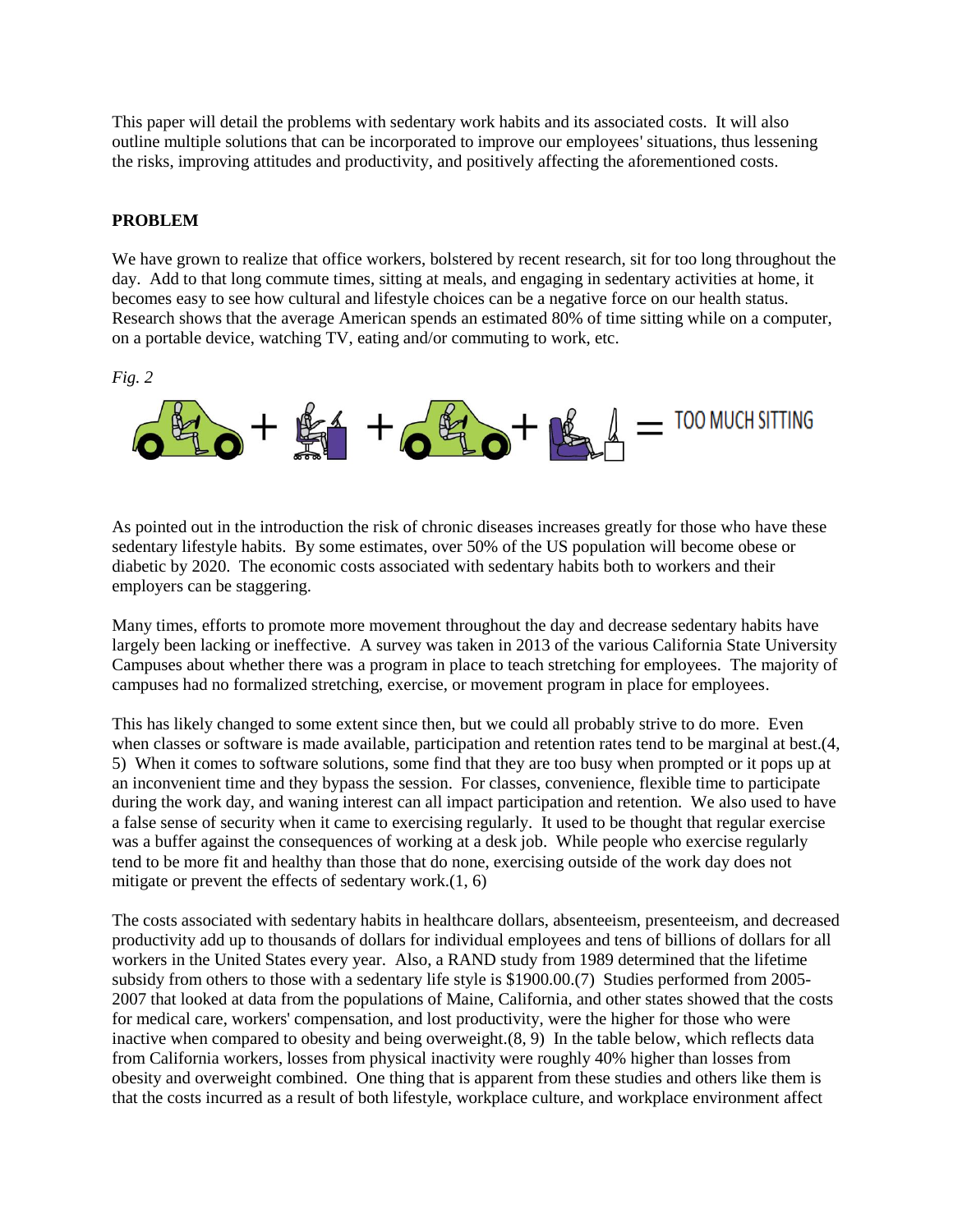us all in tangible economic ways. Whether we individually make healthy choices in the workplace or not, the actions of our colleagues also affect us. It follows that this effect is also translated to the organizations that we work for.

*Fig. 3*

Direct, Indirect, and Total Costs for Physical Inactivity, Obesity, and Overweight in California Adults (in Year 2000 Dollars).

|                                                        |               | <b>Medical Care Cost</b>      |               | <b>Lost Productivity Cost</b>                   |                   | <b>Total Cost</b> |
|--------------------------------------------------------|---------------|-------------------------------|---------------|-------------------------------------------------|-------------------|-------------------|
|                                                        | Treatment     | Cost of<br>Prescription Drugs |               | Absenteeism,<br>Presenteeism, and<br>Short-term | On-the-job Injury |                   |
| <b>Physical Inactivity</b>                             |               |                               |               |                                                 |                   |                   |
| Direct                                                 | \$241,985,581 | \$1,065,943,038               | \$50,005,040  | \$7,528,629,764                                 | \$274,983,844     | \$9,161,574,267   |
| Indirect                                               | \$725,956,744 | \$3,197,829,114               | \$200,020,159 | $\theta$                                        | $\theta$          | \$4,123,806,017   |
| <b>Total Physical Inactivity Cost</b>                  |               |                               |               |                                                 | \$13,285,353,284  |                   |
| <b>Obesity</b>                                         |               |                               |               |                                                 |                   |                   |
| Direct                                                 | \$135,520,641 | \$595,514,095                 | \$17,658,344  | \$3,364,013,159                                 | $\theta$          | \$4,112,706,239   |
| Indirect                                               | \$406,561,922 | \$1,786,542,286               | \$70,633,376  | $\theta$                                        | $\theta$          | \$2,263,737,584   |
|                                                        |               |                               |               | <b>Total Obesity Cost</b>                       | \$6,376,443,823   |                   |
| Overweight                                             |               |                               |               |                                                 |                   |                   |
| <b>Direct</b>                                          | \$93,509,242  | \$410,605,609                 | $\theta$      | $\Omega$                                        | $\theta$          | \$504,114,851     |
| Indirect                                               | \$280,527,726 | \$1,231,816,827               | $\theta$      | $\theta$                                        | $\overline{0}$    | \$1,512,344,553   |
| <b>Total Overweight Cost</b>                           |               |                               |               |                                                 | \$2,016,459,404   |                   |
| <b>Total Cost of Physical Inactivity, Obesity, and</b> |               |                               |               |                                                 | \$21,678,256,511  |                   |
|                                                        |               |                               |               |                                                 |                   |                   |

## **SOLUTION**

Generally speaking we need to stand more and we need to move more. Not one or the other, but both. How much we should stand and move is up for scholarly debate, but recent consensus in the UK is for office workers to move for about 2 hours out of an 8 hour work day.(2) Canadian physician, Dr. David Alter, recommends cutting sitting time by 2-3 hours for those sitting at least 12 hours per day.(10) It seems like a lot, that it may interfere with an employee's work day and reduce their productivity. However, if we think about it and take a multicomponent approach to the problem, the guidelines outlined above are approachable.

### *Strategies for increasing movement.*

First off, it is obvious that the goal of 2 hours of movement per work day should be divided into smaller segments throughout the day. There is also no evidence that suggests that one approach or time frame has any advantage over another. There may be some workers where it's feasible to be out of their chair moving to some degree for 15 minutes for every hour worked, adding up to 2 hours. For most workers, that is probably not the case. Depending on the duties being performed, there may be 5 minutes one hour and 30 minutes another. Also, some aspects of an employee's work might be more conducive to standing, such as talking on the phone, for example. Dr. Alan Hedge at Cornell University suggests that for each 30 minutes an employee sit for 20 minutes, stand for 8 minutes, and walk around for 2 minutes. That adds up to more than 2.5 hours per day out of the chair.(3) Is it too much? For some perhaps it is. However, we could all probably stand more than we think if we look at the many ways we can work and conduct our days besides just sitting in a chair. Even if someone thinks that they can't, they probably can still move more. NASA research shows that standing for 2 minutes 16 times per day is enough to at least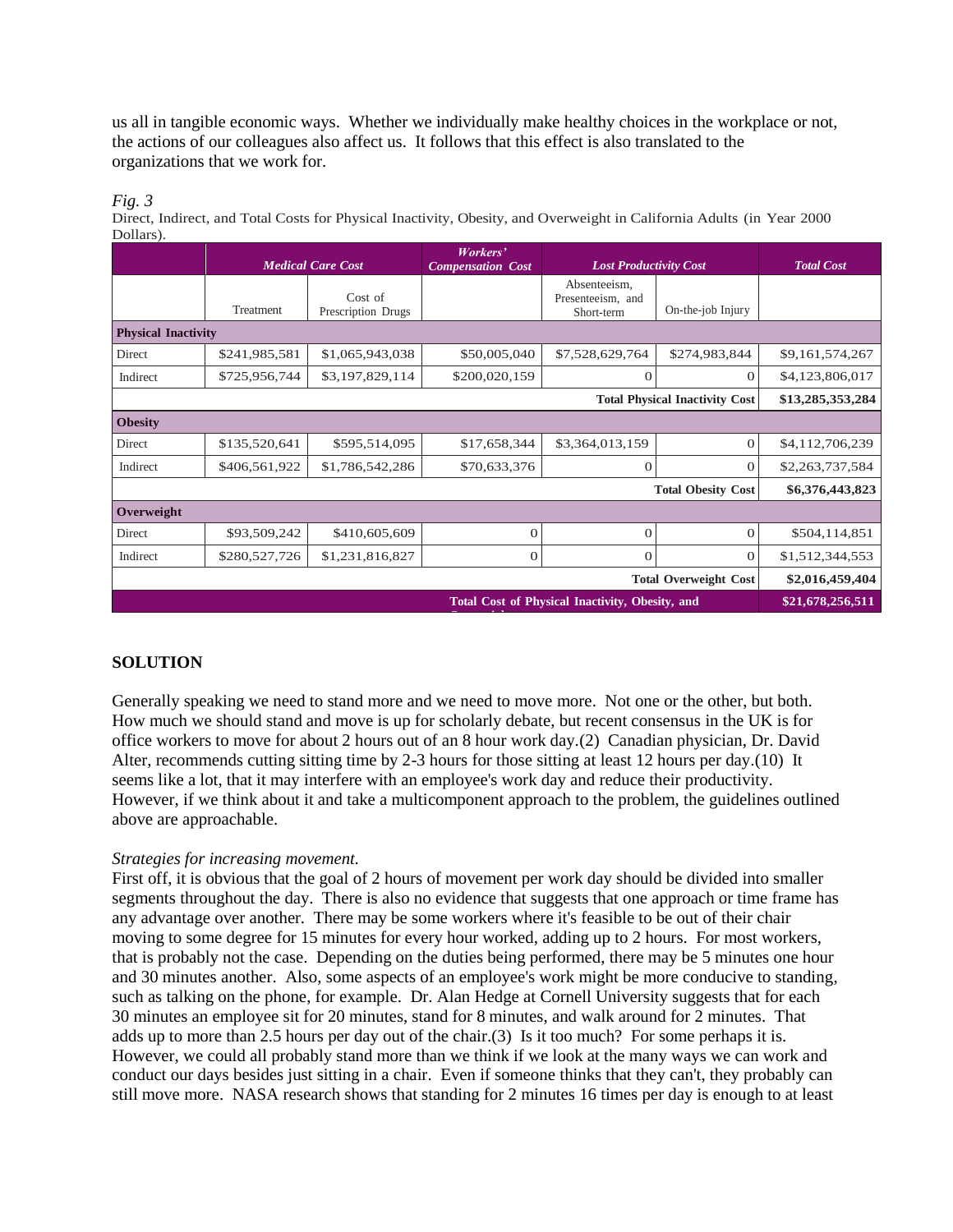maintain bone and muscle density. The following table lists many of those ways we can incorporate movement along with a brief discussion for each.(1, 10, 11)

|  | Possible solutions to decrease sedentary time in the office. |  |  |  |
|--|--------------------------------------------------------------|--|--|--|

| <b>Method</b>                                                                                                                         | <b>Comments</b>                                                                                                                                                                                                                                                                                                                                                                                                                                                              |
|---------------------------------------------------------------------------------------------------------------------------------------|------------------------------------------------------------------------------------------------------------------------------------------------------------------------------------------------------------------------------------------------------------------------------------------------------------------------------------------------------------------------------------------------------------------------------------------------------------------------------|
| Use a workstation or device that allows work to be<br>done either sitting or standing.                                                | Allows a great deal of flexibility for how long and<br>frequently one could stand or sit. Though an initial<br>cost may be associated with it, it tends to pay for<br>itself over time when used correctly. Some types<br>of furniture may not support this type of equipment<br>and it may interfere with jobs that require personal<br>interaction with others. Caution should be taken<br>with individuals that have conditions aggravated by<br>weight bearing postures. |
| Use a software solution that reminds employees to<br>take breaks and/or guides them through brief<br>movement or stretching routines. | Can conveniently be added to the individual's<br>computer and usually customized to their needs.<br>Some lose interest and bypass the reminders over<br>time. A cost is typically involved, such as a<br>licensing fee.                                                                                                                                                                                                                                                      |
| Send work to a remote printer.                                                                                                        | Makes you take more steps unless this option is not<br>be available or you don't print your work. No cost<br>is associated.                                                                                                                                                                                                                                                                                                                                                  |
| Use a restroom on another floor or in another area.                                                                                   | Makes you take more steps unless multiple<br>restrooms do not exist in the area. No cost is<br>associated.                                                                                                                                                                                                                                                                                                                                                                   |
| Visit someone instead of sending an email or text<br>message.                                                                         | Makes you take more steps. Face to face<br>interaction can have social benefits and allow for<br>easier discussion and dialogue. No cost is<br>associated.                                                                                                                                                                                                                                                                                                                   |
| Take a walk during breaks or at lunch.                                                                                                | Makes you take more steps. Also, it provides a<br>mental break from the tasks of the day. No cost is<br>associated.                                                                                                                                                                                                                                                                                                                                                          |
| Take stairs instead of an elevator.                                                                                                   | Makes you take more steps and you are working<br>different muscles than walking unless stairs are not<br>present. No cost is associated.                                                                                                                                                                                                                                                                                                                                     |
| Take a mini break to stretch.                                                                                                         | You can work on areas of the body that feel most<br>stressed. It is a gentle and easy activity that costs<br>nothing and can be practiced in any environment.                                                                                                                                                                                                                                                                                                                |
| Hold small group meetings while walking.                                                                                              | Makes you take more steps. There is also evidence<br>that walking stimulates the mind. It may not be<br>practical for larger groups or if the meeting<br>involves materials/technology. No cost is<br>associated.                                                                                                                                                                                                                                                            |
| Conduct or participate in department sanctioned<br>exercise sessions.                                                                 | It can be a fun, focused, and work on areas of the<br>body that feel most stressed. It can build rapport<br>with co-workers. At least initially, more personal<br>instruction and guidance needs to be given. Costs<br>may or may not be associated based upon how this<br>is implemented.                                                                                                                                                                                   |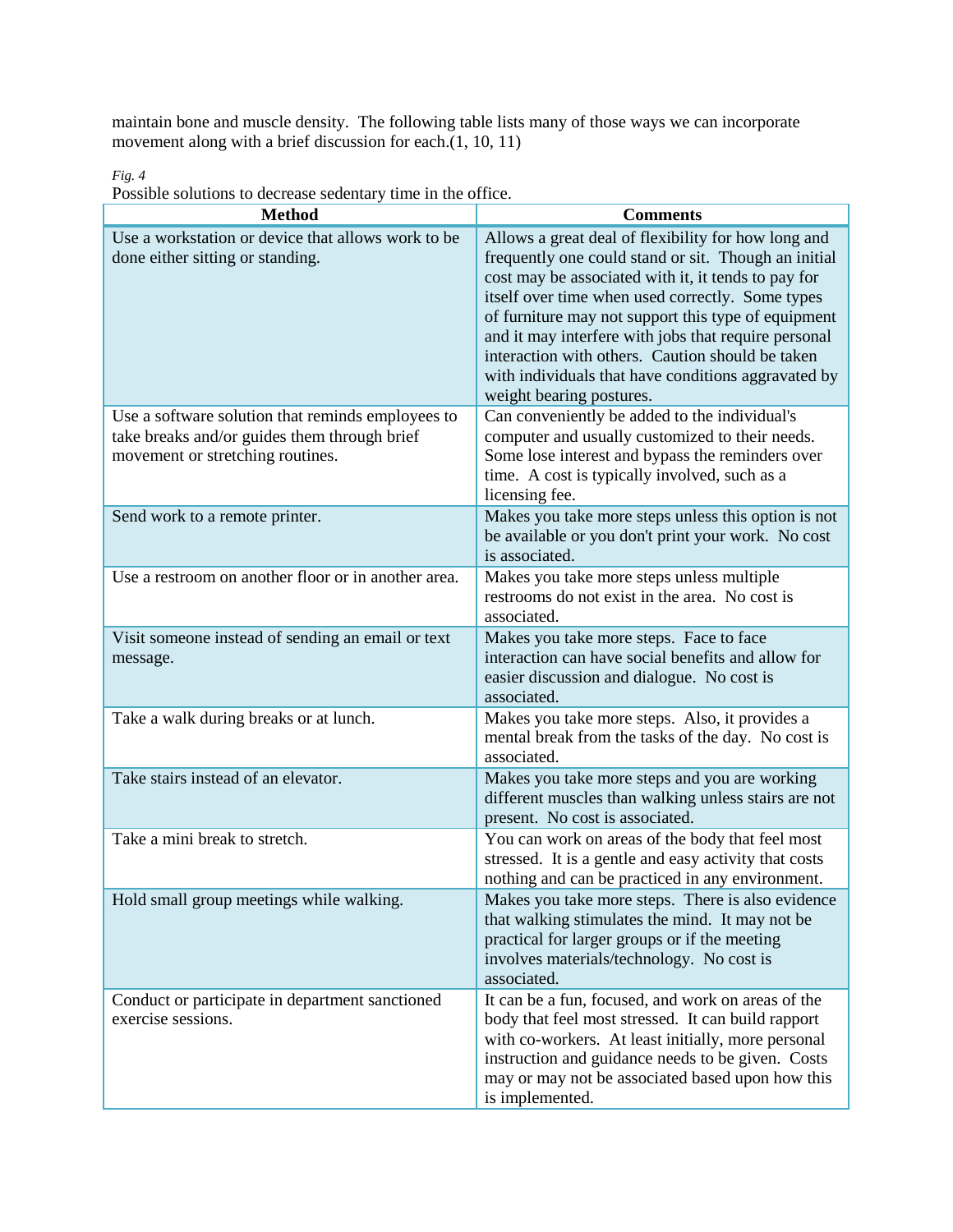| Strategically alternate tasks that require standing or | This is a way to break up the repetition associated                                                                                                                                                                                         |
|--------------------------------------------------------|---------------------------------------------------------------------------------------------------------------------------------------------------------------------------------------------------------------------------------------------|
| moving. Alternatively, designate certain tasks as      | with certain work. Modification of some work                                                                                                                                                                                                |
| "standing tasks", such as talking on the phone.        | tasks may be required. No cost is associated.                                                                                                                                                                                               |
| Use a device that tracks movement.                     | Gives biometric data to the user regarding activity<br>and fitness. They can be fun to use. Cost for more<br>technologically advanced devices can be a factor,<br>but there are less expensive alternatives. (i.e. Fitbit<br>vs. pedometer) |

Most employees probably can't do all of these. Some might only be able to do a few. But when you look at what is possible, 2 hours of movement doesn't seem so insurmountable. Also, it should be noted that the majority of the actions outlined above are low or no cost to implement.

## *Fig. 5*



## *Strategies for compliance and retention.*

Motivation, compliance, and long term retention have been and will continue to be challenges that we all encounter when attempting to implement and administer movement programs. More people will want to participate in a program if they deem the exercise or activity as an achievable benefit to them, regardless of routine or complexity.(4, 12) Self-efficacy also increases the levels of compliance and adherence to a program over the long term.(12, 13, 14) Additionally, group cohesion, social support, and management involvement have proven to be morale boosters that increase rates of adherence to an exercise program.(13, 15) Conversely, poor psychosocial work environments and low self-efficacy have the opposite effect.(16) The following list contains some suggestions on how adopt and encourage an office activity program.

- 1. Encourage management buy-in and participation. This is extremely important for the goal of changing the organization's long term culture. It demonstrates leadership from the top, shows the value of your program to employees, and it's good for the managers' health too.
- 2. Have a fun name or tag line for the activity. Possibly incorporate a mascot or cartoon-like character as a symbol for the program.
- 3. Advertise the program Keep the idea in front of staff. One might even be able to partner such a program with other safety or employee policy initiatives that are currently in place.
- 4. Have department schedule regular task break times.
- 5. Share information about the benefits of movement during the workday from multi-media sources. There has been a plethora of information recently in both print and visual media.
- 6. Solicit feedback from the employees about what they would like to do. Allow them to participate in the development or evolution of your program.
- 7. Train the employees and managers initially with preset, guided routines. This can also be reinforced with brochures, videos, PowerPoint presentations, etc.
- 8. Keep the activities and movements simple and easy to duplicate, especially in the beginning. Mimic some of the movements that people instinctively do to stretch and move. Encourage them to do them more frequently, beyond any group sessions. Additional complexity can be added once the program is established.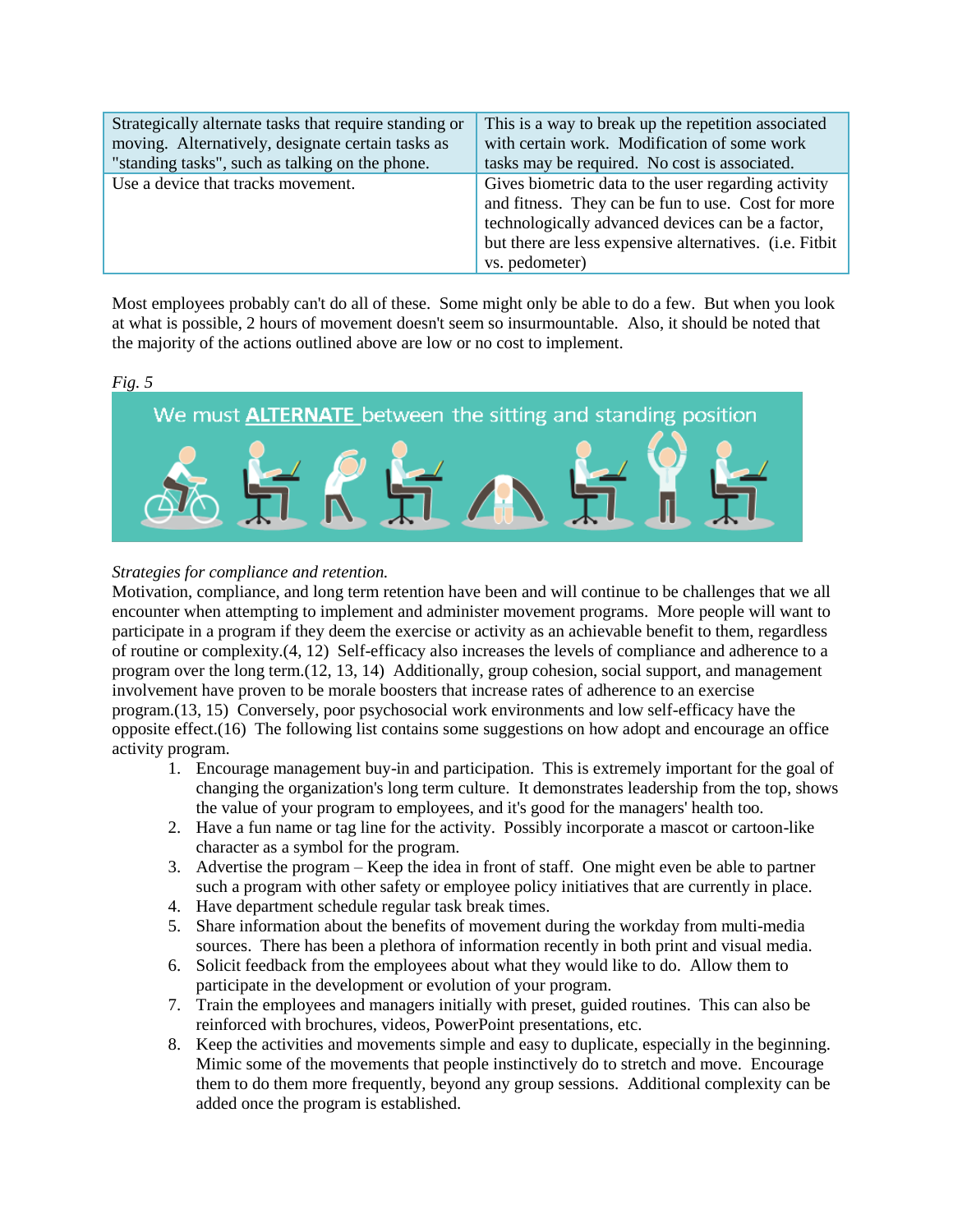9. Provide department incentives or awards when possible, either for participation or for reaching certain milestones.

Like the methods of movement outlined above, one might not be able to incorporate all of these suggestions. For example, employees at a busy customer service counter can't just stop and all take a break together. They might have to focus on individual task breaks or maybe work with a partner instead. There is no "one" best or only way to promote and maintain a program. A multi-faceted approach is best…consistent and persistent.

## **CONCLUSION**

The data in the workers' compensation column of *Figure 3* shows that approximately 73% of the total costs listed were related to physical inactivity. Internal data from all the CSU campuses show an expenditure of over 14 million dollars for workers' compensation from FY2011-FY2015. That amounts to a potential pool of over 10 million dollars that could have been positively impacted by efforts to encourage workers to move more.

Changing the culture and attitudes of our workplaces in regards to movement and exercise will have a positive effect on employee participation and ultimately their health and well-being. The suggestions outlined above are not meant to replace any efforts that may be in place, but to augment them. The more tools we can give, along with the encouragement and acknowledgement of achievements, the more it will help to move employees toward the positive end of a wellness continuum. Programs should be fluid and ever-changing as new ideas and information become available. They can also be customizable. No two initiatives need be exactly the same, though they should be constructed with the goal of increasing participation and adherence through an institutional and culture shift. Positive changes have the potential for improving employee morale, health, and productivity, which can lead to substantial cost savings for the employer over time.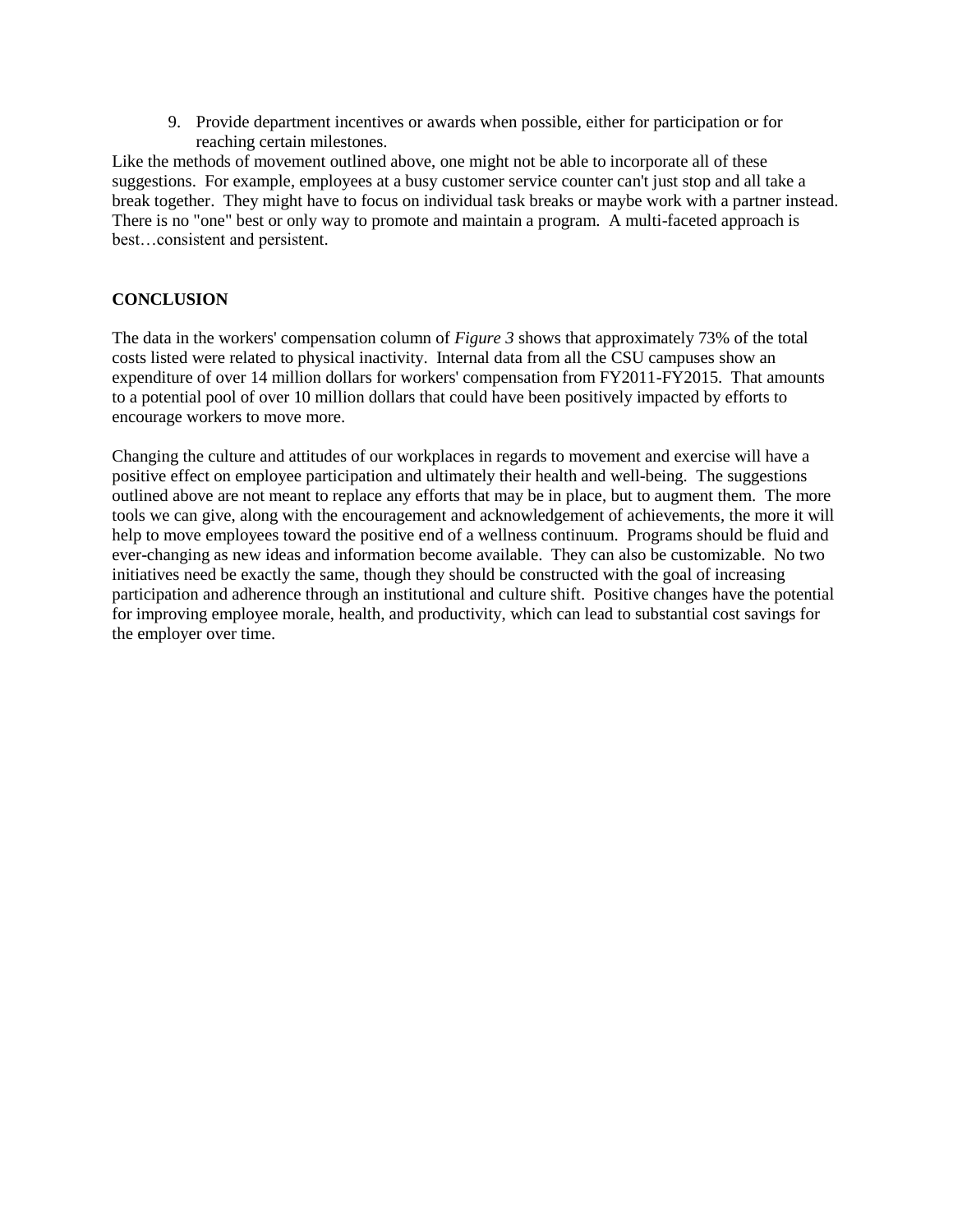#### **REFERENCES**

1. Biswas, Aviroop, Paul I. Oh, Guy E. Faulkner, Ravi R. Bajaj, Michael A. Silver, Marc S. Mitchell, and David A. Alter. "Sedentary Time and Its Association With Risk for Disease Incidence, Mortality, and Hospitalization in Adults." *Annals of Internal Medicine Ann Intern Med* 162.2 (2015): 123-32. Print.

2. Buckley, John P, Alan Hedge, Thomas Yates, Robert J Copeland, Michael Loosemore, Mark Hamer, Gavin Bradley, and David W Dunstan. "The Sedentary Office: An Expert Statement on the Growing Case for Change towards Better Health and Productivity." *British Journal of Sports Medicine Br J Sports Med* (2015). Print.

3. "Cornell University Ergonomics Web." http://www.ergo.human.cornell.edu/

4. Waikar, Avinash M., and Martha E. Bradshaw. "Exercise in the Workplace? Employee Preferences." *International Journal of Manpower*: 16-30.

5. Pressler, Axel, Uta Knebel, Sebastian Esch, Dominik Kölbl, Katrin Esefeld, Johannes Scherr, Bernhard Haller, Arno Schmidt-Trucksäss, Helmut Krcmar, Martin Halle, and Jan Marco Leimeister. "An Internet-delivered Exercise Intervention for Workplace Health Promotion in Overweight Sedentary Employees: A Randomized Trial." *Preventive Medicine*: 234-39.

6. "Too Much Sitting Can Be Deadly—even If You Exercise Regularly." 26 Jan. 2015. http://americablog.com/2015/01/sitting-can-deadly-even-exercise-regularly.html

7. Keeler, E B, W G Manning, J P Newhouse, E M Sloss, and J. Wasserman. "The External Costs of a Sedentary Life-style." *American Journal of Public Health* 79.8: 975-81. Print.

8. "The Economic Costs of Physical Inactivity, Obesity, and Overweight in California Adults: Health Care Workers' Compensation, and Lost Productivity." 1 Apr. 2005. https://www.cdph.ca.gov/HealthInfo/healthyliving/nutrition/Documents/CostofObesityToplineReport.pdf

9. "Cost of Excess Weight and Sedentary Lifestyles Is Enormous." 23 May 2007. https://www.anthem.com/wps/portal/ahpfooter?content\_path=shared/noapplication/f0/s0/t0/pw\_ad091614 .htm&label=Press%20Room%20Archives%20-%202007

10. "Experts Offer Little Tips to Make Big Changes in Work Health ..." 23 June 2015. http://www.he.kstate.edu/news/2015/06/23/experts-offer-little-tips-to-make-big-changes-in-work-health/

11. Loffler, D., B. Wallmann-Sperlich, J. Wan, J. Knott, A. Vogel, and J. Hurtienne. "Office Ergonomics Driven by Contextual Design." *Ergonomics in Design: The Quarterly of Human Factors Applications* 23.3 (2015): 31-35. Print.

12. Rhodes, Ryan E, and Bonnie Fiala. "Building Motivation and Sustainability into the Prescription and Recommendations for Physical Activity and Exercise Therapy: The Evidence." *Physiotherapy Theory and Practice*: 424-41.

13. Chen, C.-Y., P. S. Neufeld, C. A. Feely, and C. S. Skinner. "Factors Influencing Compliance With Home Exercise Programs Among Patients With Upper-Extremity Impairment." *American Journal of Occupational Therapy*: 171-80.